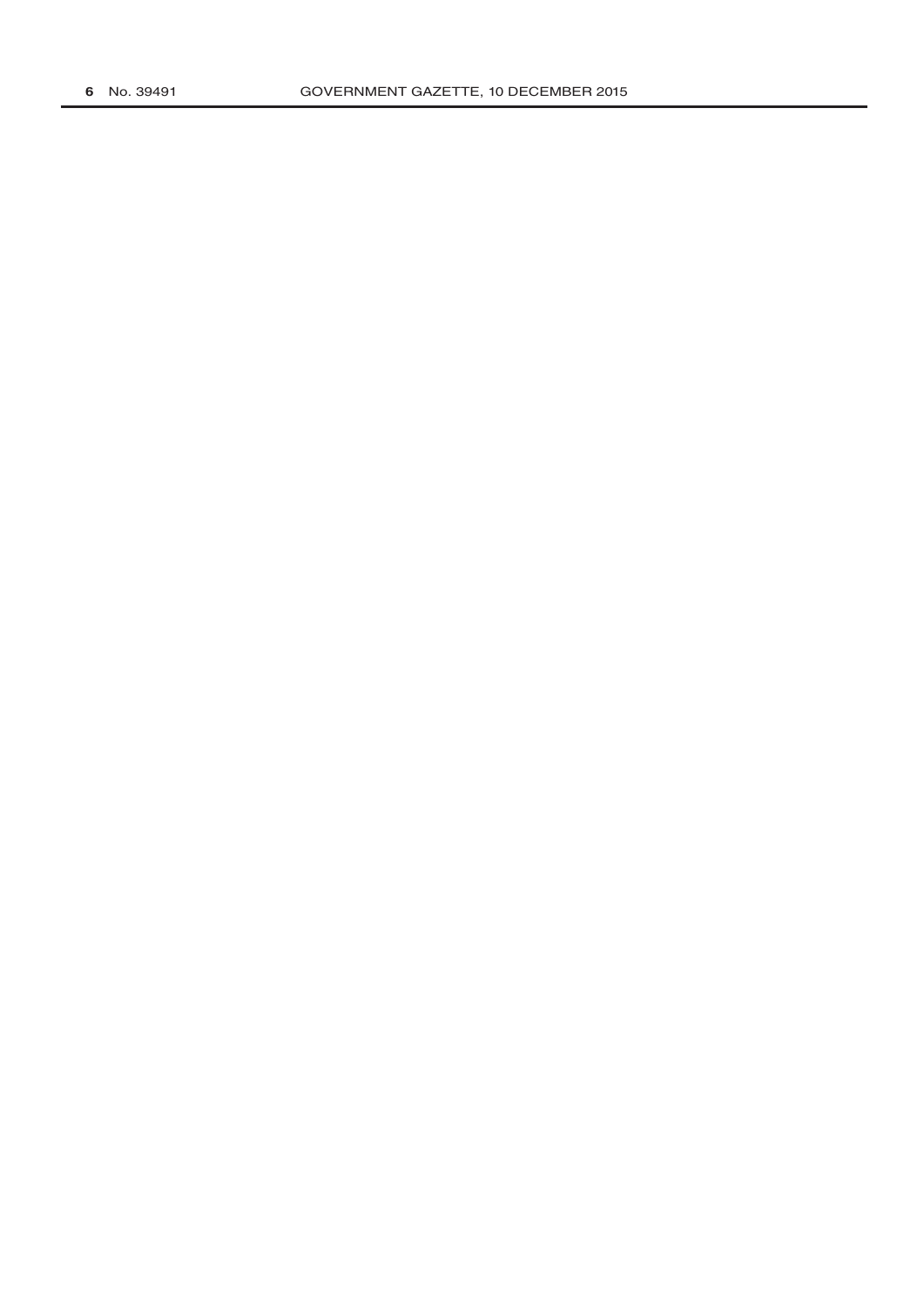# **WARNING!!!**

# To all suppliers and potential suppliers of goods to the **Government Printing Works**

The Government Printing Works would like to warn members of the public against an organised syndicate(s) scamming unsuspecting members of the public and claiming to act on behalf of the Government Printing Works.

One of the ways in which the syndicate operates is by requesting quotations for various goods and services on a quotation form with the logo of the Government Printing Works. Once the official order is placed the syndicate requesting upfront payment before delivery will take place. Once the upfront payment is done the syndicate do not deliver the goods and service provider then expect payment from Government Printing Works.

Government Printing Works condemns such illegal activities and encourages service providers to confirm the legitimacy of purchase orders with GPW SCM, prior to processing and delivery of goods.

To confirm the legitimacy of purchase orders, please contact:

Renny Chetty (012) 748-6375 (Renny Chetty @gpw.gov.za),

Anna-Marie du Toit (012) 748-6292 (Anna-Marie.DuToit@gpw.gov.za) and

Siraj Rizvi (012) 748-6380 (Siraj.Rizvi@gpw.gov.za)